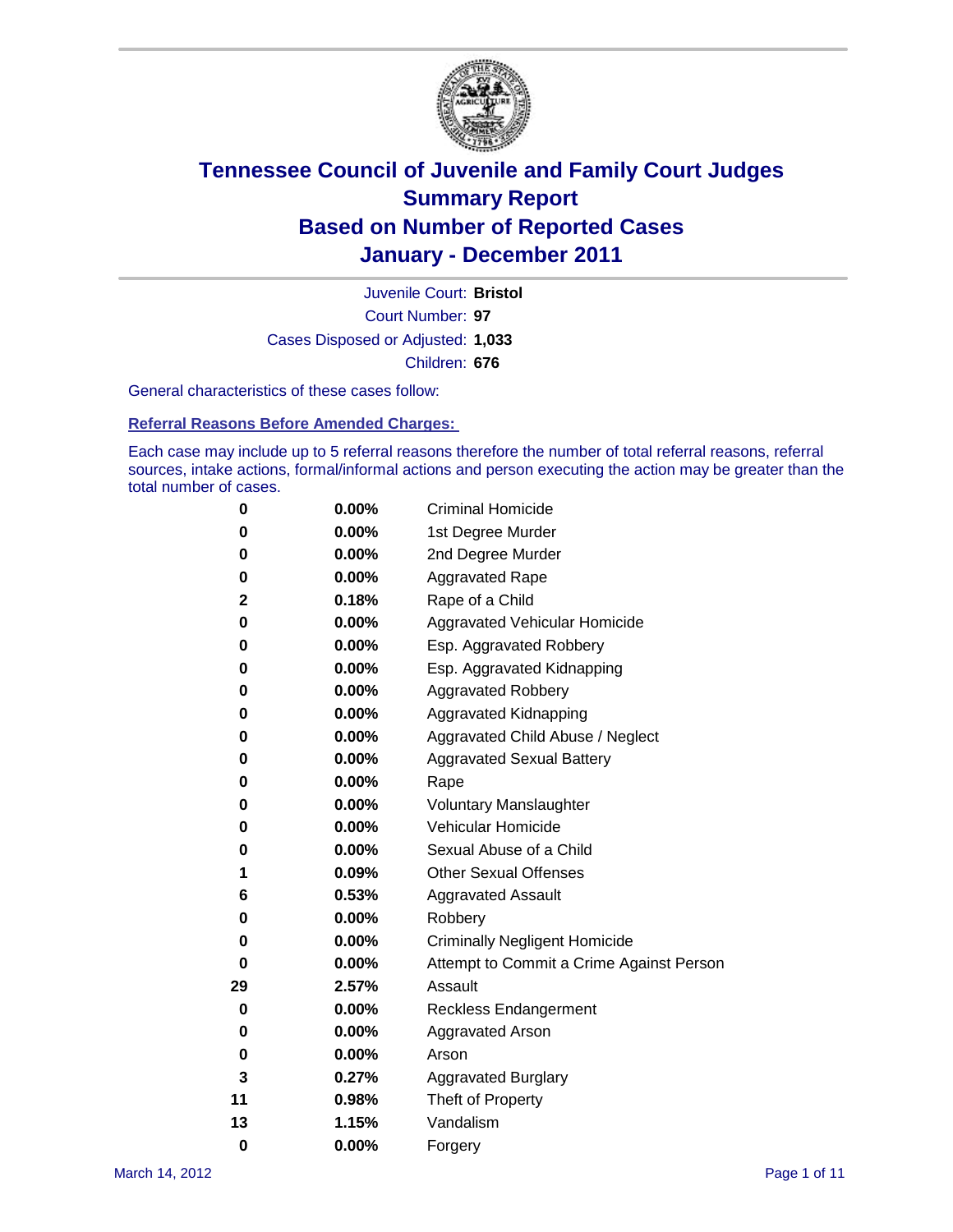

Court Number: **97** Juvenile Court: **Bristol** Cases Disposed or Adjusted: **1,033** Children: **676**

#### **Referral Reasons Before Amended Charges:**

Each case may include up to 5 referral reasons therefore the number of total referral reasons, referral sources, intake actions, formal/informal actions and person executing the action may be greater than the total number of cases.

| $\pmb{0}$ | 0.00%    | <b>Worthless Checks</b>                                     |
|-----------|----------|-------------------------------------------------------------|
| 0         | 0.00%    | Illegal Possession / Fraudulent Use of Credit / Debit Cards |
| 1         | 0.09%    | <b>Burglary</b>                                             |
| 0         | $0.00\%$ | Unauthorized Use of a Vehicle                               |
| 0         | $0.00\%$ | <b>Cruelty to Animals</b>                                   |
| $\bf{0}$  | 0.00%    | Sale of Controlled Substances                               |
| 10        | 0.89%    | <b>Other Drug Offenses</b>                                  |
| 11        | 0.98%    | Possession of Controlled Substances                         |
| 1         | 0.09%    | <b>Criminal Attempt</b>                                     |
| 1         | 0.09%    | Carrying Weapons on School Property                         |
| 0         | $0.00\%$ | Unlawful Carrying / Possession of a Weapon                  |
| 2         | 0.18%    | <b>Evading Arrest</b>                                       |
| 0         | 0.00%    | Escape                                                      |
| 1         | 0.09%    | Driving Under Influence (DUI)                               |
| 15        | 1.33%    | Possession / Consumption of Alcohol                         |
| 4         | 0.35%    | Resisting Stop, Frisk, Halt, Arrest or Search               |
| 0         | $0.00\%$ | <b>Aggravated Criminal Trespass</b>                         |
| 1         | 0.09%    | Harassment                                                  |
| 0         | 0.00%    | Failure to Appear                                           |
| 4         | 0.35%    | Filing a False Police Report                                |
| 1         | 0.09%    | Criminal Impersonation                                      |
| 5         | 0.44%    | <b>Disorderly Conduct</b>                                   |
| 2         | 0.18%    | <b>Criminal Trespass</b>                                    |
| 2         | 0.18%    | Public Intoxication                                         |
| 0         | $0.00\%$ | Gambling                                                    |
| 247       | 21.92%   | <b>Traffic</b>                                              |
| 8         | 0.71%    | <b>Local Ordinances</b>                                     |
| 0         | 0.00%    | Violation of Wildlife Regulations                           |
| 3         | 0.27%    | Contempt of Court                                           |
| 16        | 1.42%    | Violation of Probation                                      |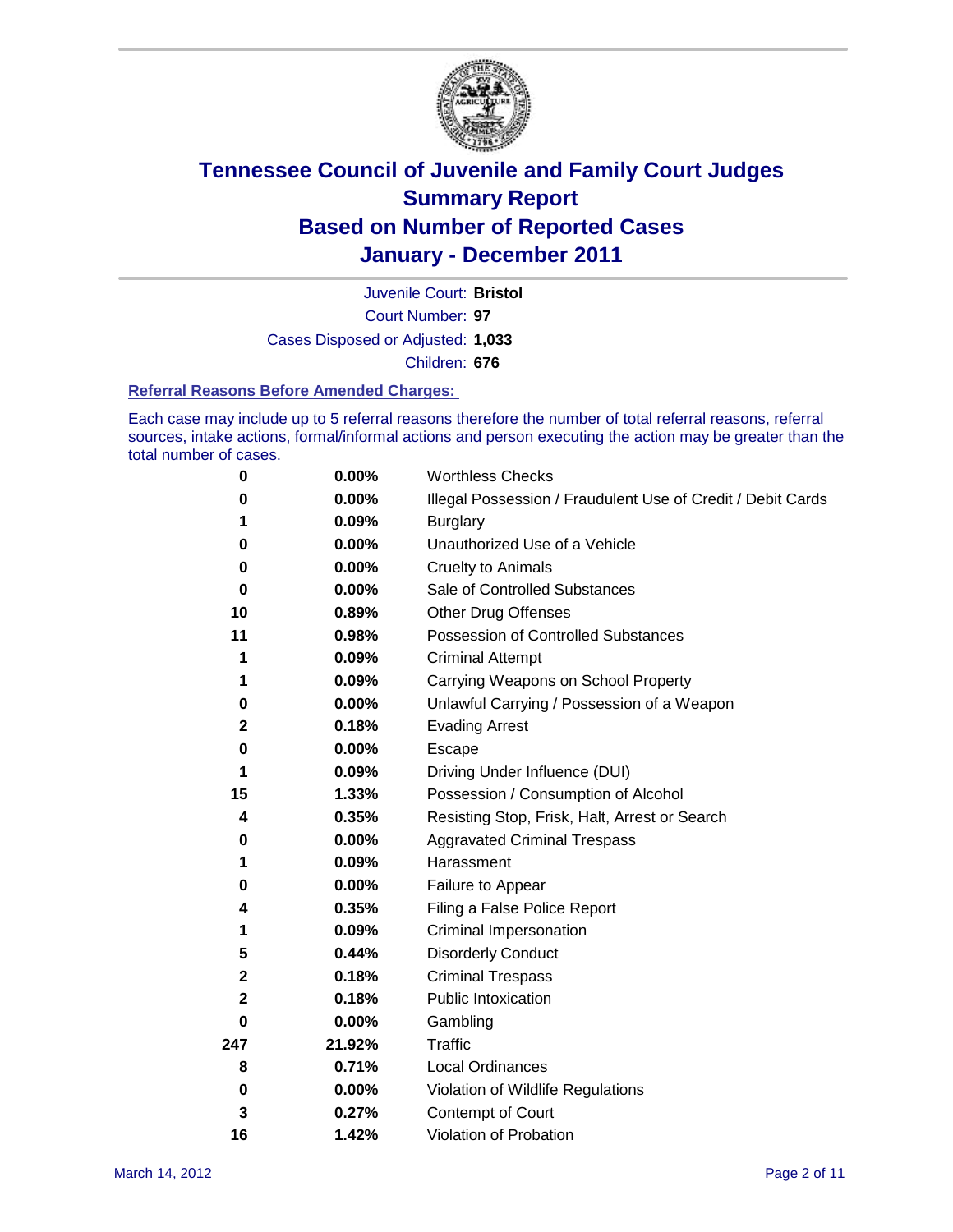

Court Number: **97** Juvenile Court: **Bristol** Cases Disposed or Adjusted: **1,033** Children: **676**

#### **Referral Reasons Before Amended Charges:**

Each case may include up to 5 referral reasons therefore the number of total referral reasons, referral sources, intake actions, formal/informal actions and person executing the action may be greater than the total number of cases.

| 0              | 0.00%   | Violation of Aftercare                 |
|----------------|---------|----------------------------------------|
| 18             | 1.60%   | <b>Unruly Behavior</b>                 |
| 205            | 18.19%  | Truancy                                |
| 20             | 1.77%   | In-State Runaway                       |
| 0              | 0.00%   | Out-of-State Runaway                   |
| 12             | 1.06%   | Possession of Tobacco Products         |
| $\bf{0}$       | 0.00%   | Violation of a Valid Court Order       |
| 11             | 0.98%   | Violation of Curfew                    |
| 0              | 0.00%   | Sexually Abused Child                  |
| 0              | 0.00%   | <b>Physically Abused Child</b>         |
| 118            | 10.47%  | Dependency / Neglect                   |
| $\overline{2}$ | 0.18%   | <b>Termination of Parental Rights</b>  |
| 5              | 0.44%   | <b>Violation of Pretrial Diversion</b> |
| 0              | 0.00%   | Violation of Informal Adjustment       |
| 160            | 14.20%  | <b>Judicial Review</b>                 |
| 0              | 0.00%   | <b>Administrative Review</b>           |
| 12             | 1.06%   | <b>Foster Care Review</b>              |
| 97             | 8.61%   | Custody                                |
| 17             | 1.51%   | Visitation                             |
| $\overline{7}$ | 0.62%   | Paternity / Legitimation               |
| 12             | 1.06%   | <b>Child Support</b>                   |
| 0              | 0.00%   | <b>Request for Medical Treatment</b>   |
| 0              | 0.00%   | <b>Consent to Marry</b>                |
| 31             | 2.75%   | Other                                  |
| 1,127          | 100.00% | <b>Total Referrals</b>                 |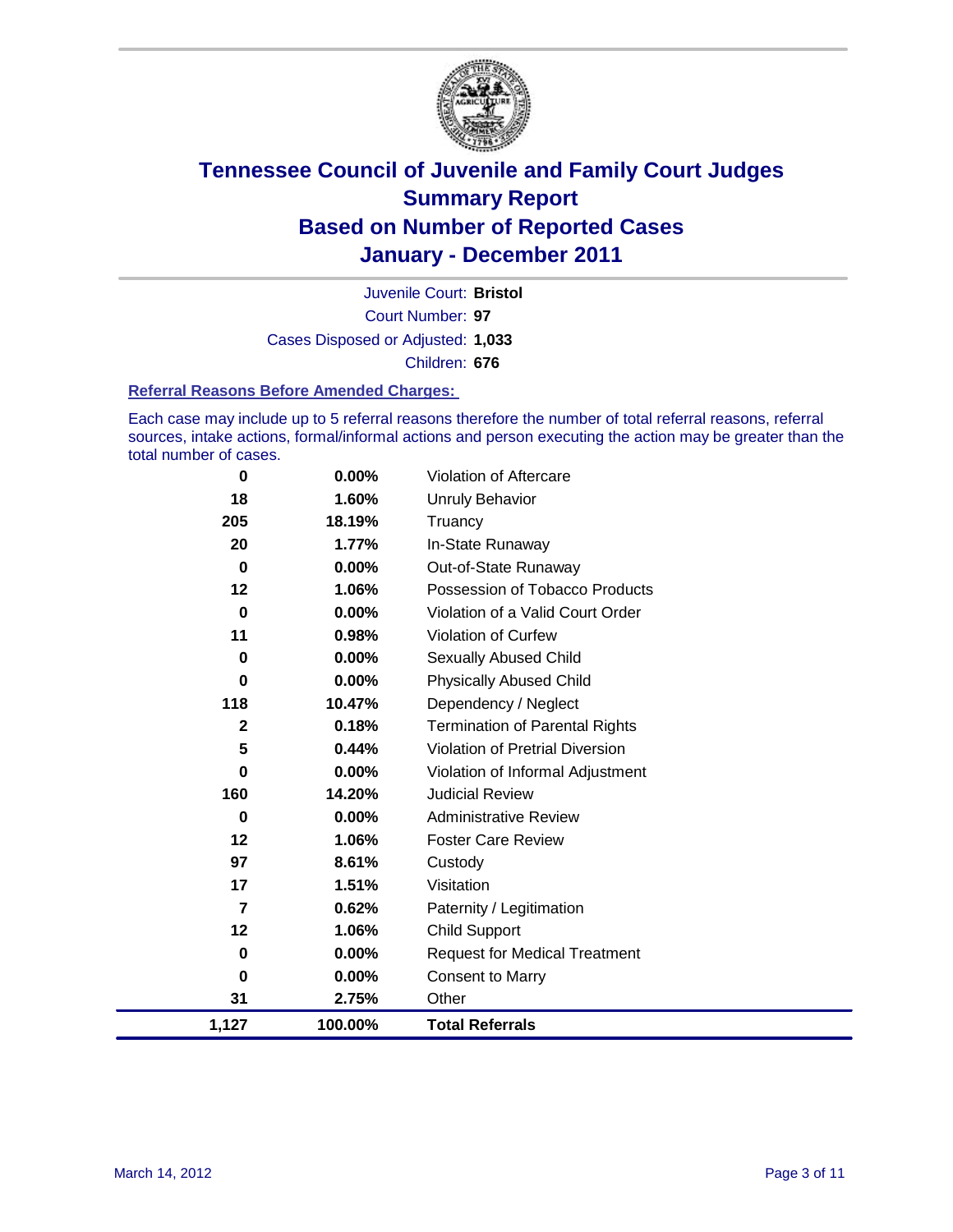

| 1,127                      | 100.00%                           | <b>Total Referral Sources</b>     |  |  |
|----------------------------|-----------------------------------|-----------------------------------|--|--|
| 62                         | 5.50%                             | Other                             |  |  |
| 0                          | 0.00%                             | Unknown                           |  |  |
| $\bf{0}$                   | 0.00%                             | Hospital                          |  |  |
| 0                          | 0.00%                             | Child & Parent                    |  |  |
| 0                          | 0.00%                             | Victim                            |  |  |
| 1                          | 0.09%                             | <b>Other Court</b>                |  |  |
| $\bf{0}$                   | 0.00%                             | Social Agency                     |  |  |
| 26                         | 2.31%                             | <b>Court Staff</b>                |  |  |
| $\overline{7}$             | 0.62%                             | <b>District Attorney's Office</b> |  |  |
| $\bf{0}$                   | 0.00%                             | <b>Other State Department</b>     |  |  |
| 182                        | 16.15%                            | <b>DCS</b>                        |  |  |
| $\bf{0}$                   | $0.00\%$                          | <b>CSA</b>                        |  |  |
| 234                        | 20.76%                            | School                            |  |  |
| 8                          | 0.71%                             | Self                              |  |  |
| 75                         | 6.65%                             | <b>Relatives</b>                  |  |  |
| 103                        | 9.14%                             | Parents                           |  |  |
| 429                        | 38.07%                            | <b>Law Enforcement</b>            |  |  |
| <b>Referral Sources: 1</b> |                                   |                                   |  |  |
|                            |                                   | Children: 676                     |  |  |
|                            | Cases Disposed or Adjusted: 1,033 |                                   |  |  |
|                            |                                   | Court Number: 97                  |  |  |
|                            | Juvenile Court: Bristol           |                                   |  |  |
|                            |                                   |                                   |  |  |

### **Age of Child at Referral: 2**

| 676 | 100.00% | <b>Total Child Count</b> |
|-----|---------|--------------------------|
| 0   | 0.00%   | <b>Unknown</b>           |
| 0   | 0.00%   | Ages 19 and Over         |
| 181 | 26.78%  | Ages 17 through 18       |
| 198 | 29.29%  | Ages 15 through 16       |
| 78  | 11.54%  | Ages 13 through 14       |
| 37  | 5.47%   | Ages 11 through 12       |
| 182 | 26.92%  | Ages 10 and Under        |
|     |         |                          |

<sup>1</sup> If different than number of Referral Reasons (1127), verify accuracy of your court's data.

<sup>2</sup> One child could be counted in multiple categories, verify accuracy of your court's data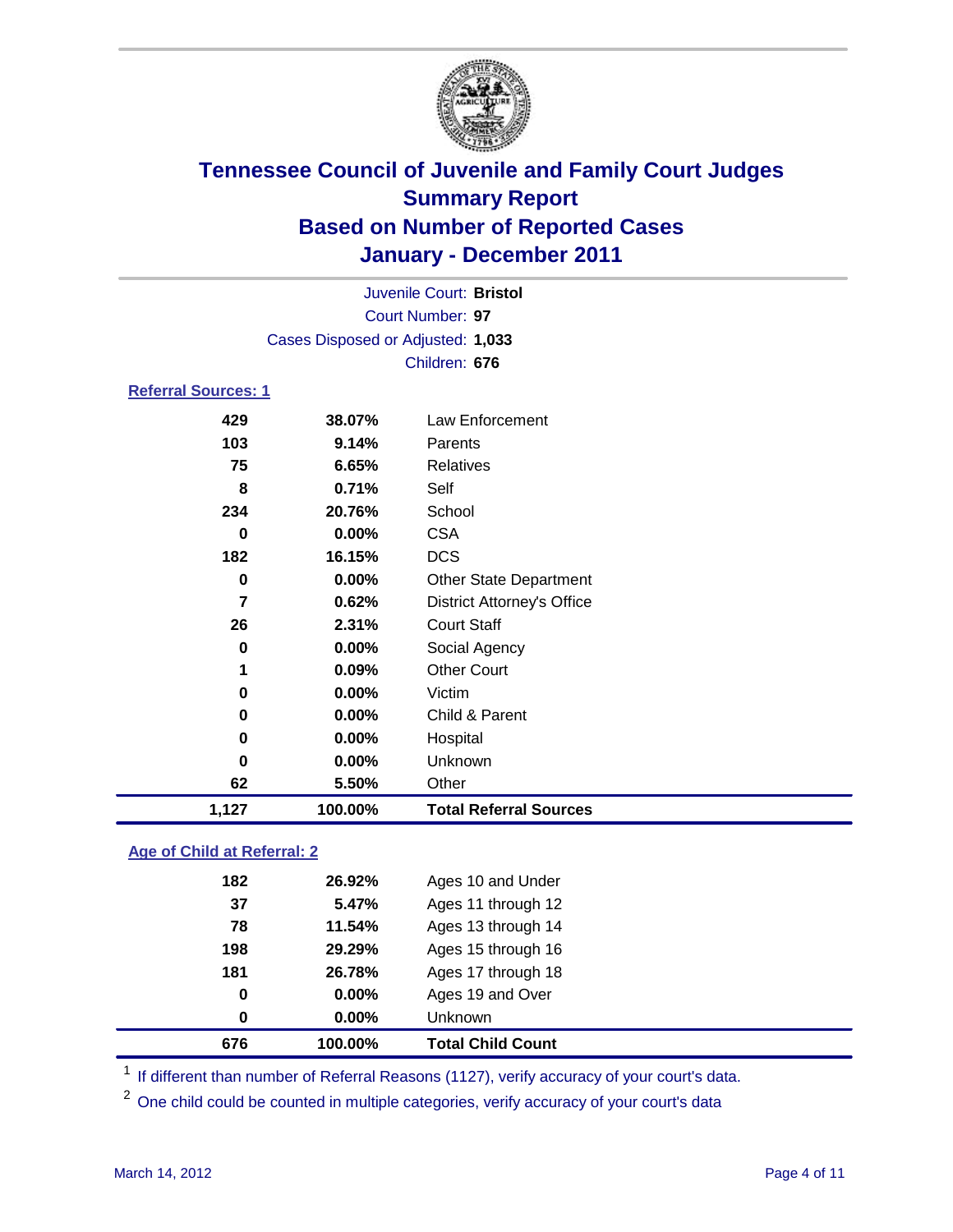

| Juvenile Court: Bristol                 |                                   |                          |  |  |  |
|-----------------------------------------|-----------------------------------|--------------------------|--|--|--|
|                                         | Court Number: 97                  |                          |  |  |  |
|                                         | Cases Disposed or Adjusted: 1,033 |                          |  |  |  |
|                                         |                                   | Children: 676            |  |  |  |
| Sex of Child: 1                         |                                   |                          |  |  |  |
| 377                                     | 55.77%                            | Male                     |  |  |  |
| 299                                     | 44.23%                            | Female                   |  |  |  |
| $\mathbf 0$                             | 0.00%                             | Unknown                  |  |  |  |
| 676                                     | 100.00%                           | <b>Total Child Count</b> |  |  |  |
| Race of Child: 1                        |                                   |                          |  |  |  |
| 628                                     | 92.90%                            | White                    |  |  |  |
| 30                                      | 4.44%                             | African American         |  |  |  |
| 0                                       | 0.00%                             | Native American          |  |  |  |
| 4                                       | 0.59%                             | Asian                    |  |  |  |
| 5                                       | 0.74%                             | Mixed                    |  |  |  |
| 9                                       | 1.33%                             | Unknown                  |  |  |  |
| 676                                     | 100.00%                           | <b>Total Child Count</b> |  |  |  |
| <b>Hispanic Origin: 1</b>               |                                   |                          |  |  |  |
| 8                                       | 1.18%                             | Yes                      |  |  |  |
| 641                                     | 94.82%                            | <b>No</b>                |  |  |  |
| 27                                      | 3.99%                             | Unknown                  |  |  |  |
| 676                                     | 100.00%                           | <b>Total Child Count</b> |  |  |  |
| <b>School Enrollment of Children: 1</b> |                                   |                          |  |  |  |
| 595                                     | 88.02%                            | Yes                      |  |  |  |
| 79                                      | 11.69%                            | No                       |  |  |  |
| $\overline{\mathbf{2}}$                 | 0.30%                             | Unknown                  |  |  |  |
| 676                                     | 100.00%                           | <b>Total Child Count</b> |  |  |  |

One child could be counted in multiple categories, verify accuracy of your court's data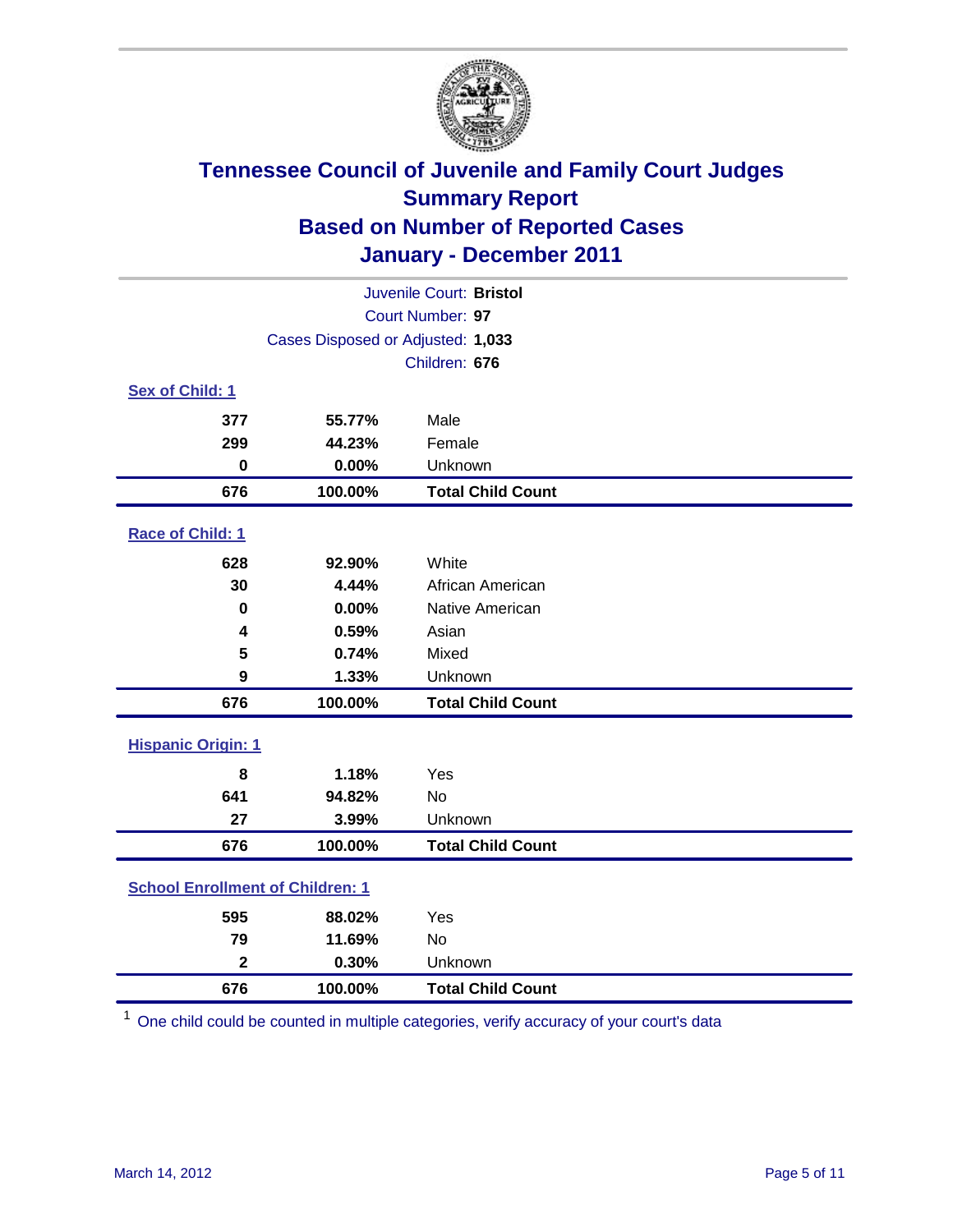

Court Number: **97** Juvenile Court: **Bristol** Cases Disposed or Adjusted: **1,033** Children: **676**

#### **Living Arrangement of Child at Time of Referral: 1**

| 676          | 100.00%  | <b>Total Child Count</b>     |
|--------------|----------|------------------------------|
| 5            | 0.74%    | Other                        |
| 3            | 0.44%    | Unknown                      |
| 5            | 0.74%    | Independent                  |
| 1            | 0.15%    | In an Institution            |
| $\mathbf{2}$ | 0.30%    | In a Residential Center      |
| 1            | 0.15%    | In a Group Home              |
| 22           | 3.25%    | With Foster Family           |
| 0            | $0.00\%$ | <b>With Adoptive Parents</b> |
| 59           | 8.73%    | <b>With Relatives</b>        |
| 50           | 7.40%    | With Father                  |
| 252          | 37.28%   | <b>With Mother</b>           |
| 29           | 4.29%    | With Mother and Stepfather   |
| 6            | $0.89\%$ | With Father and Stepmother   |
| 241          | 35.65%   | With Both Biological Parents |
|              |          |                              |

### **Type of Detention: 2**

| 1,033            | 100.00%  | <b>Total Detention Count</b> |
|------------------|----------|------------------------------|
| $\boldsymbol{0}$ | $0.00\%$ | Other                        |
| 1,014            | 98.16%   | Does Not Apply               |
| 4                | 0.39%    | <b>Unknown</b>               |
| 1                | 0.10%    | Psychiatric Hospital         |
| 0                | 0.00%    | Jail - No Separation         |
| 0                | $0.00\%$ | Jail - Partial Separation    |
| $\boldsymbol{0}$ | 0.00%    | Jail - Complete Separation   |
| 14               | 1.36%    | Juvenile Detention Facility  |
| 0                | $0.00\%$ | Non-Secure Placement         |
|                  |          |                              |

<sup>1</sup> One child could be counted in multiple categories, verify accuracy of your court's data

<sup>2</sup> If different than number of Cases (1033) verify accuracy of your court's data.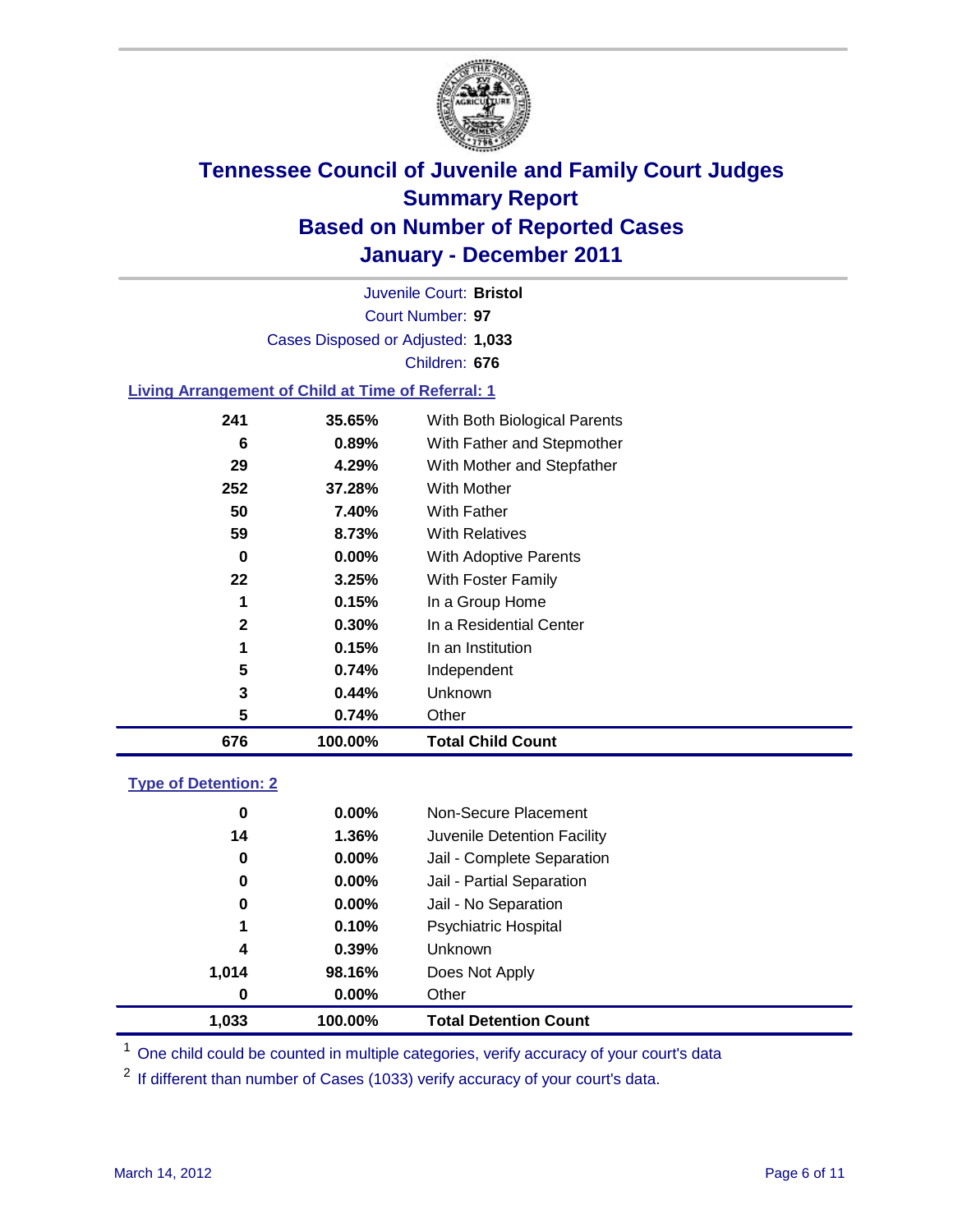

|                                                    | Juvenile Court: Bristol           |                                      |  |  |  |  |
|----------------------------------------------------|-----------------------------------|--------------------------------------|--|--|--|--|
| Court Number: 97                                   |                                   |                                      |  |  |  |  |
|                                                    | Cases Disposed or Adjusted: 1,033 |                                      |  |  |  |  |
|                                                    | Children: 676                     |                                      |  |  |  |  |
| <b>Placement After Secure Detention Hearing: 1</b> |                                   |                                      |  |  |  |  |
| 12                                                 | 1.16%                             | Returned to Prior Living Arrangement |  |  |  |  |
| 1                                                  | 0.10%                             | Juvenile Detention Facility          |  |  |  |  |
| $\bf{0}$                                           | 0.00%                             | Jail                                 |  |  |  |  |
| $\bf{0}$                                           | 0.00%                             | Shelter / Group Home                 |  |  |  |  |
|                                                    | 0.10%                             | <b>Foster Family Home</b>            |  |  |  |  |
| 1                                                  | 0.10%                             | <b>Psychiatric Hospital</b>          |  |  |  |  |
| 6                                                  | 0.58%                             | Unknown                              |  |  |  |  |
| 1,012                                              | 97.97%                            | Does Not Apply                       |  |  |  |  |
| $\mathbf 0$                                        | 0.00%                             | Other                                |  |  |  |  |
| 1,033                                              | 100.00%                           | <b>Total Placement Count</b>         |  |  |  |  |
|                                                    |                                   |                                      |  |  |  |  |
| <b>Intake Actions: 2</b>                           |                                   |                                      |  |  |  |  |
| 462                                                | 40.99%                            | <b>Petition Filed</b>                |  |  |  |  |
| 20                                                 | 1.77%                             | <b>Motion Filed</b>                  |  |  |  |  |
| 6                                                  | 0.53%                             | <b>Citation Processed</b>            |  |  |  |  |
| 0                                                  | 0.00%                             | Notification of Paternity Processed  |  |  |  |  |
| 143                                                | 12.69%                            | Scheduling of Judicial Review        |  |  |  |  |
| $\bf{0}$                                           | 0.00%                             | Scheduling of Administrative Review  |  |  |  |  |
| 12                                                 | 1.06%                             | Scheduling of Foster Care Review     |  |  |  |  |
| 9                                                  | 0.80%                             | Unknown                              |  |  |  |  |
| 474                                                | 42.06%                            | Does Not Apply                       |  |  |  |  |
| 1                                                  | 0.09%                             | Other                                |  |  |  |  |
| 1,127                                              | 100.00%                           | <b>Total Intake Count</b>            |  |  |  |  |

<sup>1</sup> If different than number of Cases (1033) verify accuracy of your court's data.

<sup>2</sup> If different than number of Referral Reasons (1127), verify accuracy of your court's data.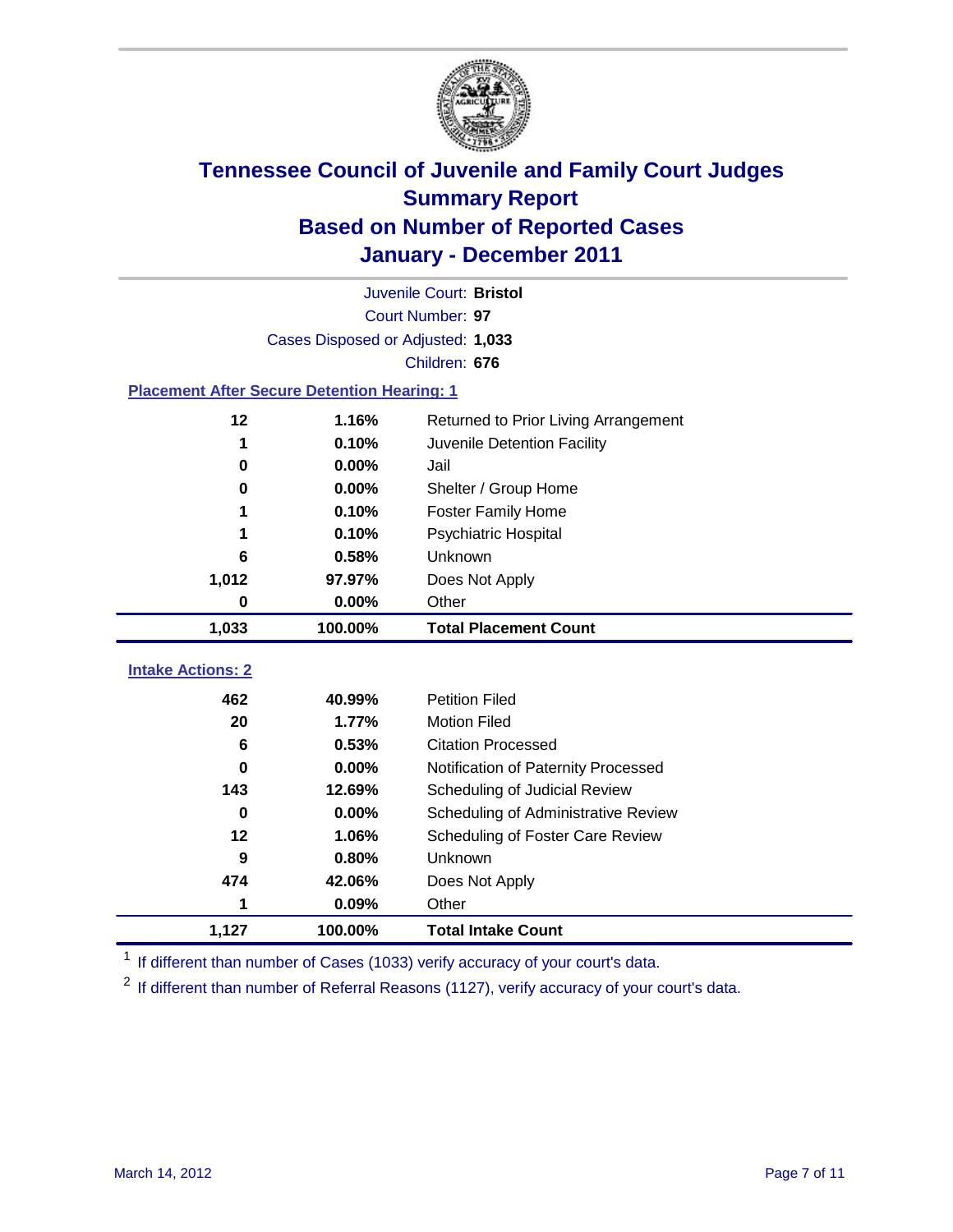

Court Number: **97** Juvenile Court: **Bristol** Cases Disposed or Adjusted: **1,033** Children: **676**

#### **Last Grade Completed by Child: 1**

| 68                                      | 10.06%  | Too Young for School         |  |
|-----------------------------------------|---------|------------------------------|--|
| 10                                      | 1.48%   | Preschool                    |  |
| 19                                      | 2.81%   | Kindergarten                 |  |
| 23                                      | 3.40%   | 1st Grade                    |  |
| 23                                      | 3.40%   | 2nd Grade                    |  |
| 24                                      | 3.55%   | 3rd Grade                    |  |
| 15                                      | 2.22%   | 4th Grade                    |  |
| 19                                      | 2.81%   | 5th Grade                    |  |
| 26                                      | 3.85%   | 6th Grade                    |  |
| 40                                      | 5.92%   | 7th Grade                    |  |
| 59                                      | 8.73%   | 8th Grade                    |  |
| 65                                      | 9.62%   | 9th Grade                    |  |
| 136                                     | 20.12%  | 10th Grade                   |  |
| 122                                     | 18.05%  | 11th Grade                   |  |
| 3                                       | 0.44%   | 12th Grade                   |  |
| 0                                       | 0.00%   | Non-Graded Special Ed        |  |
| $\mathbf{2}$                            | 0.30%   | <b>GED</b>                   |  |
| 9                                       | 1.33%   | Graduated                    |  |
| 6                                       | 0.89%   | <b>Never Attended School</b> |  |
| 6                                       | 0.89%   | Unknown                      |  |
| 1                                       | 0.15%   | Other                        |  |
| 676                                     | 100.00% | <b>Total Child Count</b>     |  |
| <b>Enrolled in Special Education: 1</b> |         |                              |  |

| 676 | 100.00%  | <b>Total Child Count</b> |
|-----|----------|--------------------------|
| 4   | $0.59\%$ | Unknown                  |
| 659 | 97.49%   | No                       |
| 13  | 1.92%    | Yes                      |
|     |          |                          |

One child could be counted in multiple categories, verify accuracy of your court's data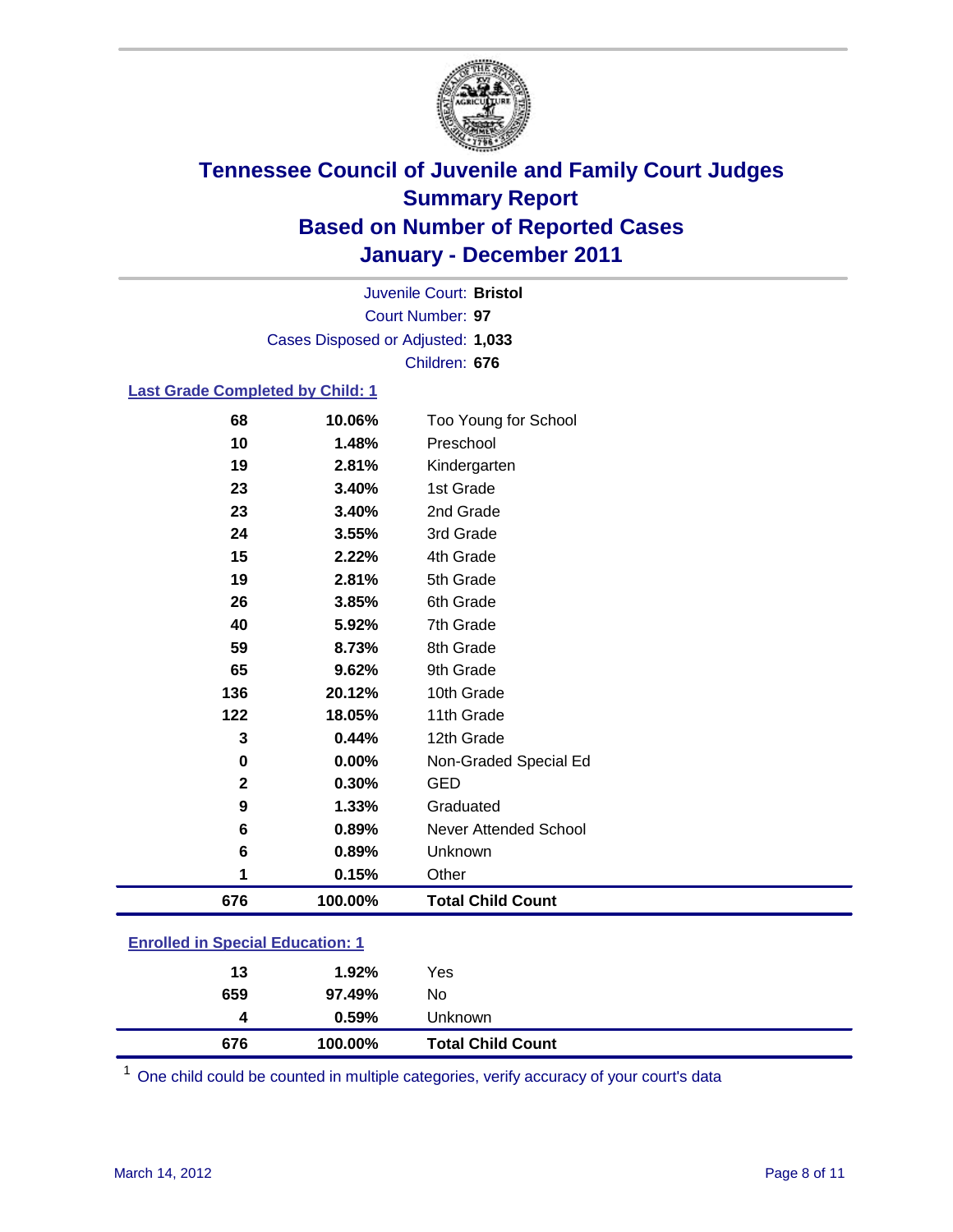

|                  | Juvenile Court: Bristol           |                           |  |  |  |
|------------------|-----------------------------------|---------------------------|--|--|--|
| Court Number: 97 |                                   |                           |  |  |  |
|                  | Cases Disposed or Adjusted: 1,033 |                           |  |  |  |
|                  | Children: 676                     |                           |  |  |  |
|                  | <b>Action Executed By: 1</b>      |                           |  |  |  |
| 631              | 55.99%                            | Judge                     |  |  |  |
| $\bf{0}$         | $0.00\%$                          | Magistrate                |  |  |  |
| 484              | 42.95%                            | <b>YSO</b>                |  |  |  |
| 12               | 1.06%                             | Other                     |  |  |  |
| 0                | $0.00\%$                          | Unknown                   |  |  |  |
| 1,127            | 100.00%                           | <b>Total Action Count</b> |  |  |  |

### **Formal / Informal Actions: 1**

| 66    | 5.86%    | Dismissed                                        |
|-------|----------|--------------------------------------------------|
| 0     | $0.00\%$ | Retired / Nolle Prosequi                         |
| 33    | 2.93%    | <b>Complaint Substantiated Delinquent</b>        |
| 40    | 3.55%    | <b>Complaint Substantiated Status Offender</b>   |
| 69    | 6.12%    | <b>Complaint Substantiated Dependent/Neglect</b> |
| 0     | 0.00%    | <b>Complaint Substantiated Abused</b>            |
| 0     | $0.00\%$ | <b>Complaint Substantiated Mentally III</b>      |
| 484   | 42.95%   | Informal Adjustment                              |
| 62    | 5.50%    | <b>Pretrial Diversion</b>                        |
| 0     | $0.00\%$ | <b>Transfer to Adult Court Hearing</b>           |
| 0     | $0.00\%$ | Charges Cleared by Transfer to Adult Court       |
| 126   | 11.18%   | Special Proceeding                               |
| 144   | 12.78%   | <b>Review Concluded</b>                          |
| 85    | 7.54%    | Case Held Open                                   |
| 18    | $1.60\%$ | Other                                            |
| 0     | $0.00\%$ | <b>Unknown</b>                                   |
| 1,127 | 100.00%  | <b>Total Action Count</b>                        |

<sup>1</sup> If different than number of Referral Reasons (1127), verify accuracy of your court's data.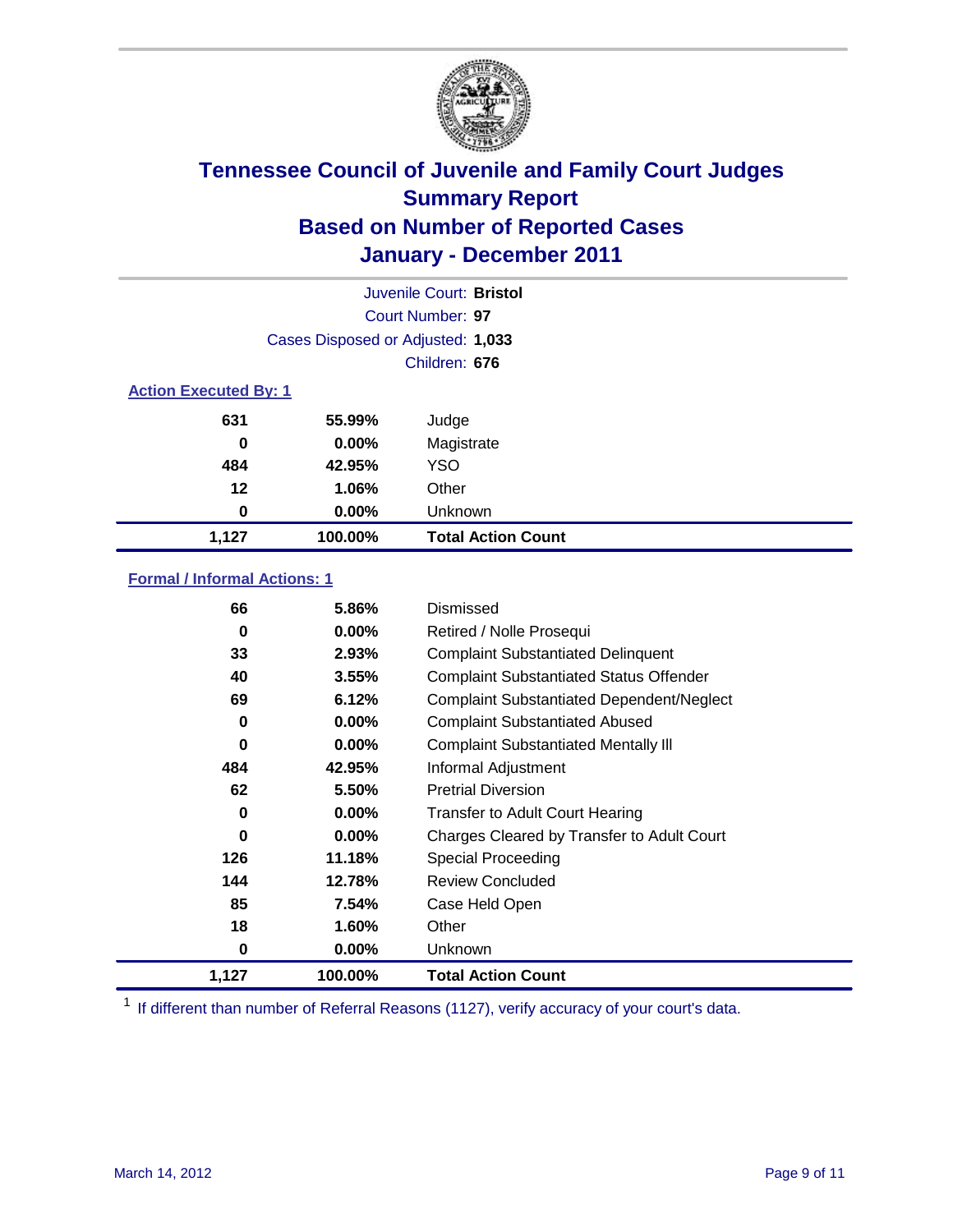

|                       |                                   | Juvenile Court: Bristol                               |
|-----------------------|-----------------------------------|-------------------------------------------------------|
|                       |                                   | Court Number: 97                                      |
|                       | Cases Disposed or Adjusted: 1,033 |                                                       |
|                       |                                   | Children: 676                                         |
| <b>Case Outcomes:</b> |                                   | There can be multiple outcomes for one child or case. |
| 107                   | 5.43%                             | <b>Case Dismissed</b>                                 |
| 1                     | 0.05%                             | Case Retired or Nolle Prosequi                        |
| 461                   | 23.38%                            | Warned / Counseled                                    |
| 77                    | 3.90%                             | <b>Held Open For Review</b>                           |
| 94                    | 4.77%                             | Supervision / Probation to Juvenile Court             |
| 0                     | 0.00%                             | <b>Probation to Parents</b>                           |
| 109                   | 5.53%                             | Referral to Another Entity for Supervision / Service  |
| 42                    | 2.13%                             | Referred for Mental Health Counseling                 |
| 32                    | 1.62%                             | Referred for Alcohol and Drug Counseling              |
| 0                     | 0.00%                             | Referred to Alternative School                        |
| 0                     | 0.00%                             | Referred to Private Child Agency                      |
| 190                   | 9.63%                             | Referred to Defensive Driving School                  |
| 0                     | 0.00%                             | Referred to Alcohol Safety School                     |
| 35                    | 1.77%                             | Referred to Juvenile Court Education-Based Program    |
| 30                    | 1.52%                             | Driver's License Held Informally                      |
| 0                     | 0.00%                             | <b>Voluntary Placement with DMHMR</b>                 |
| 0                     | 0.00%                             | <b>Private Mental Health Placement</b>                |
| 0                     | 0.00%                             | <b>Private MR Placement</b>                           |
| 6                     | 0.30%                             | Placement with City/County Agency/Facility            |
| 85                    | 4.31%                             | Placement with Relative / Other Individual            |
| 214                   | 10.85%                            | Fine                                                  |
| 7                     | 0.35%                             | <b>Public Service</b>                                 |
| 11                    | 0.56%                             | Restitution                                           |
| 11                    | 0.56%                             | <b>Runaway Returned</b>                               |
| 10                    | 0.51%                             | No Contact Order                                      |
| 0                     | $0.00\%$                          | Injunction Other than No Contact Order                |
| 0                     | 0.00%                             | <b>House Arrest</b>                                   |
| 0                     | 0.00%                             | <b>Court Defined Curfew</b>                           |
| 0                     | 0.00%                             | Dismissed from Informal Adjustment                    |
| 0                     | 0.00%                             | <b>Dismissed from Pretrial Diversion</b>              |
| 10                    | 0.51%                             | Released from Probation                               |
| 0                     | 0.00%                             | <b>Transferred to Adult Court</b>                     |
| 0                     | $0.00\%$                          | <b>DMHMR Involuntary Commitment</b>                   |